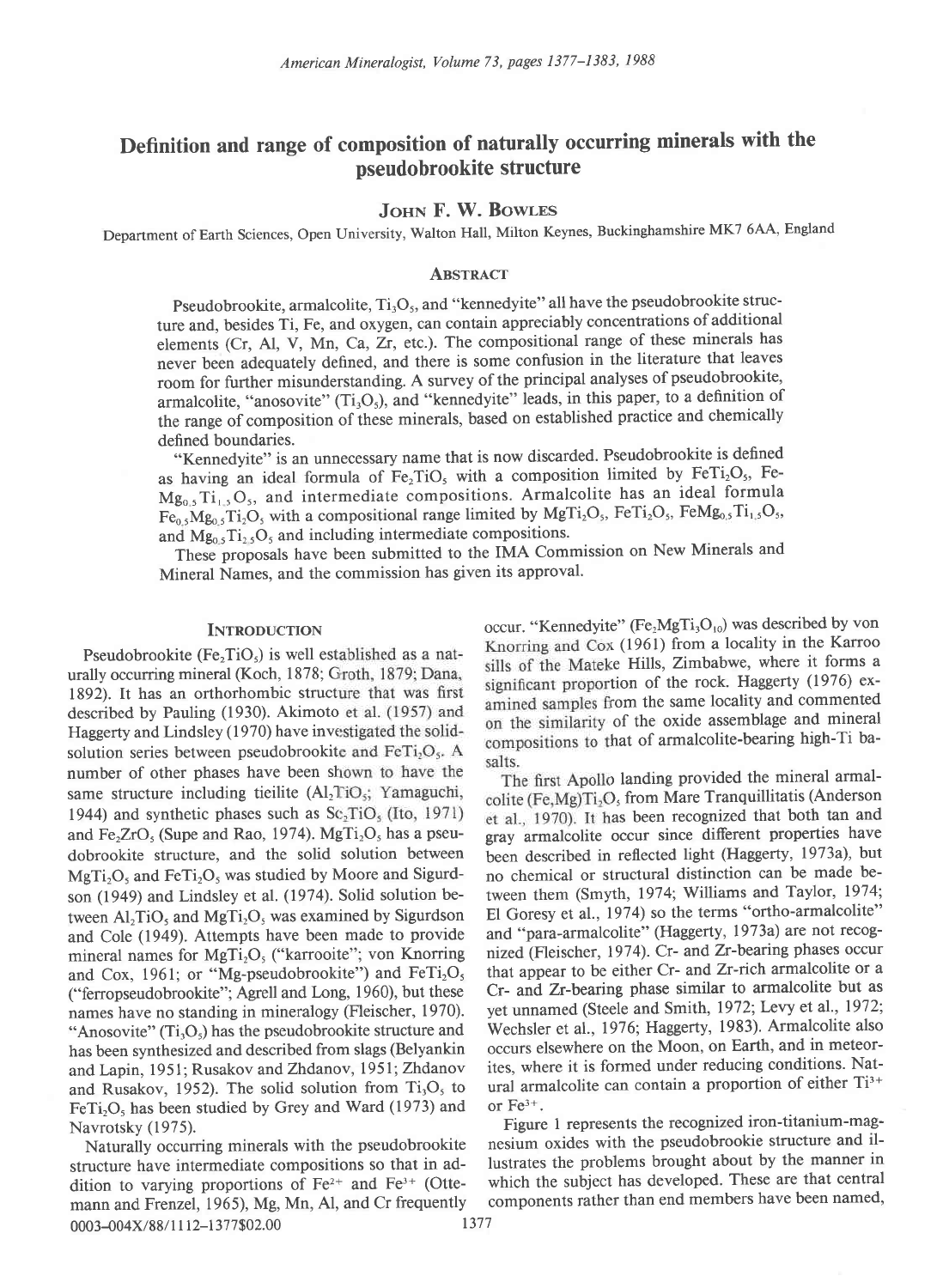l 378



Fig. l. Previously recognized iron-titanium-magnesium oxide minerals with pseudobrookite structure.

and there is no clear boundary between the various named phases.

Natural pseudobrookites showing all compositions between  $Fe<sub>2</sub>TiO<sub>5</sub>$  and  $FeTi<sub>2</sub>O<sub>5</sub>$  occur (Ottemann and Frenzel, 1965), and some contain appreciable Mg. It has not been clear how close natural pseudobrookites approach "kennedyite" or where a distinction should be drawn. Some phases, described as pseudobrookite are more Mgrich than "kennedyite." The situation concerning armalcolite shows similar uncertainty. When armalcolite was defined (Anderson et al., 1970), the presence of  $Ti^{3+}$  in solid solution was not appreciated. The apparent nonstoichiometry was attributed to a cation deficiency. The Fe3+ content of armalcolite was discussed by Anderson et al. (1970), and they contended that "a low content of  $Fe<sub>2</sub>O<sub>3</sub>$ in armalcolite is obviously essential for its recognition as a new mineral" while recognizing that the rocks in which the lunar type material crystallized were formed under highly reducing conditions and that  $Fe<sup>3+</sup>$  is absent in those rocks. It was soon appreciated (Lindsley et al., 1974; Kesson and Lindsley, 1975) that a significant  $Ti^{3+}$  component is frequently present in armalcolite and found to provide a better explanation of the properties than cation deficiency. Once this step had been taken, there seems to have been an assumption by some authors that the definition of armalcolite excludes  $Fe<sup>3+</sup>$  although, as will be

shown later, the analyses of the type material (Anderson et al., 1970) show a range of compositions including both  $Ti<sup>3+</sup>$ - and Fe<sup>3+</sup>-bearing members. Thus a description by Velde (1975) of an armalcolite containing  $Fe<sup>3+</sup>$  was criticized by El Goresy and Chao (1976) with the statement that this "ferri-armalcolite  $\ldots$  contains 7.45% Fe<sub>2</sub>O<sub>2</sub>" and that "therefore it is not an armalcolite but a member of the pseudobrookite series." Some of the analyses given by El Goresy and Chao (1976) and described as armalcolite contain almost as much  $Fe<sup>3+</sup>$  as the mineral described by Velde (1975) so this statement is inconsistent. but it illustrates the combined problems of determining Fe2+/Fe3+ from electron-microprobe analyses, which only give total Fe, and the lack of definition of the armalcolite boundary.

The analyses reported for "anosovite" (Belyankin and Lapin, 1951; Lapin et al., 1956; Rudneva and Malysheva, 1957) have a high Al content  $(4-12\%$  Al<sub>2</sub>O<sub>3</sub>) and contain comparatively little Fe  $(1-9\%$  FeO). They are principally composed of Ti<sub>3</sub>O<sub>5</sub> and (Mg,Mn,Ca)Ti<sub>2</sub>O<sub>5</sub> with minor  $FeTi<sub>2</sub>O<sub>5</sub>$  but appreciable (Al,Cr,V),TiO<sub>5</sub>. There is, therefore, a compositional similarity between these "anosovites" and the Cr-Zr-Ca-bearing armalcolites distinguished only by a lack of Zr, higher  $Ti^{3+}$ , and lower Fe<sup>2+</sup> in the "anosovites."

# PSEUDOBROOKITE-FeTi<sub>2</sub>O<sub>s</sub>-Ti<sub>3</sub>O<sub>s</sub>

Studies of the geometry of the Fe-Ti-O system (Thompson, 1982; Gorter, 1957; Lindsley, 1976) have shown that reduced phases such as  $Ti<sub>2</sub>O<sub>3</sub>$  and  $Ti<sub>3</sub>O<sub>5</sub>$  can be included on a diagram with FeO,  $TiO<sub>2</sub>$ , and Fe<sub>2</sub>O<sub>3</sub>. In these constructions, the solid-solution series between pseudobrookite and FeTi,O, (Akimoto et al., 1957) and the  $Ti<sub>3</sub>O<sub>5</sub>$  to FeTi<sub>2</sub>O<sub>5</sub> solid-solution series (Grey and Ward, 1973) appear as a single contiguous series. The implication is that it is possible to describe pseudobrookite,  $FeTi<sub>2</sub>O<sub>5</sub>$ , and  $Ti<sub>3</sub>O<sub>5</sub>$  as a single series from pseudobrookite to  $Ti<sub>3</sub>O<sub>5</sub>$ . Structurally, the solid-solution series from pseudobrookite to  $FeTi<sub>2</sub>O<sub>5</sub>$  and from  $FeTi<sub>2</sub>O<sub>5</sub>$  to  $Ti<sub>3</sub>O<sub>5</sub>$  are well established so there is no practical difficulty in considering one as a continuation of the other. The series from pseudobrookite to  $Ti<sub>3</sub>O<sub>5</sub>$  represents a steady replacement of Fe by Ti with reduction first of  $Fe^{3+}$  to  $Fe^{2+}$  and then of some of the  $Ti^{4+}$  to  $Ti^{3+}$ . This view of the replacement process is supported by studies of the site occupancy within the structure (Grey and Ward, 1973; Virgo and Huggins, 1975; Navrotsky, 1975). The structure is disordered and the degree of disorder is temperature dependent, (Wechsler, 1977) but the results (Table l) indicate progressive substitution of  $Fe^{3+}$  by  $Fe^{2+}$  leading to complete removal of  $Fe^{3+}$  followed by substitution of Ti<sup>4+</sup> by  $Ti<sup>3+</sup>.$ 

The idea that pseudobrookite to  $Ti<sub>3</sub>O<sub>5</sub>$  is a single series has been implicit in the work of the authors already mentioned or has been more or less explicitly stated in their work. It needs to be restated here in discussion of the nomenclature. The benefit is that  $FeTi, O$ , becomes an intermediate composition rather than an end member,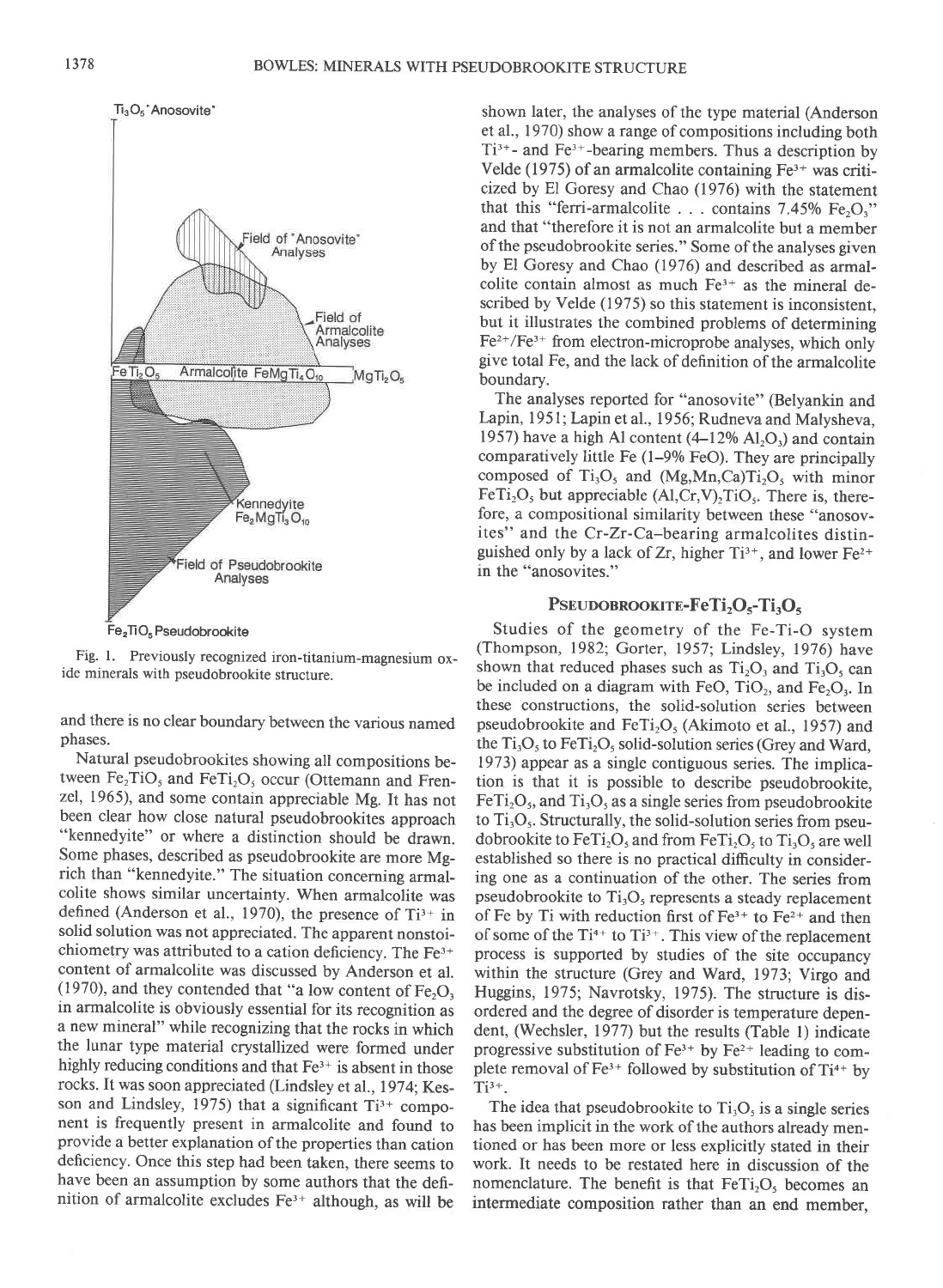|                                  | M1(4c)                   |                          |       |                          | M2 (8f)           |                          |        |                          |                          |  |
|----------------------------------|--------------------------|--------------------------|-------|--------------------------|-------------------|--------------------------|--------|--------------------------|--------------------------|--|
|                                  | $Fe3+$                   | $Fe2+$                   | $T4+$ | $Ti3+$                   | $Fe3+$            | $Fe2+$                   | $Ti4+$ | $T^{13+}$                | Reference                |  |
| Pseudobrookite                   | 3.52                     | $\overline{\phantom{a}}$ | 0.48  | $\overline{\phantom{m}}$ | 4.48              | $\overline{\phantom{m}}$ | 3.52   | $\overline{\phantom{a}}$ | Virgo and Huggins (1975) |  |
| FeTi <sub>2</sub> O <sub>5</sub> | $\overline{\phantom{a}}$ | 2.72                     | 1.28  | $\longrightarrow$        | $\longrightarrow$ | 1.28                     | 6.72   | $\overline{\phantom{m}}$ | Virgo and Huggins (1975) |  |
| FeTi <sub>2</sub> O <sub>s</sub> | $\equiv$                 | 2.88                     | 1.12  | $\sim$                   | $\sim$            | 1.12                     | 6.88   | $\overline{\phantom{a}}$ | Grey and Ward (1973)     |  |
| FeTi <sub>2</sub> O <sub>5</sub> | $\equiv$                 | 3.24                     | 0.76  | $\equiv$                 | $\sim$            | 0.76                     | 7.24   | $\overline{\phantom{a}}$ | Navrotsky (1975)         |  |
| $Ti_3O_5$                        | $\overline{\phantom{m}}$ | $\frac{1}{2}$            | 0.20  | 3.80                     | $\sim$            | $\frac{1}{2}$            | 3.80   | 4.20                     | Navrotsky (1975)         |  |

**TABLE 1.** Site occupancy of pseudobrookite,  $FeTi<sub>2</sub>O<sub>5</sub>$ , and  $Ti<sub>3</sub>O<sub>5</sub>$ 

and concern as to whether it should have a name diminishes.

There is a need for clearly defined boundaries in the pseudobrookite system, and these should be defined on the basis of simple chemical parameters while offering minimum unnecessary disturbance to the existing literature.

It is clear that there is no structural or chemical reason why the solid-solution series pseudobrookite to  $FeTi<sub>2</sub>O<sub>s</sub>$ and FeTi<sub>2</sub>O<sub>5</sub> to Ti<sub>3</sub>O<sub>5</sub>, which have previously been described separately, should not be considered as a single solid-solution series pseudobrookite to  $Ti<sub>3</sub>O<sub>5</sub>$ . Indeed, the discussion above of the chemistry and structure of the naturally occurring minerals in this group indicates good reasons for such an amalgamation.

The system consists of five components,  $Fe^{3+}$ ,  $Fe^{2+}$ ,  $Mg^{2+}$ , Ti<sup>4+</sup>, and Ti<sup>3+</sup>. Ti<sup>4+</sup> is common to all the pseudobrookite-type minerals while  $Fe^{3+}$  and  $Ti^{3+}$  are mutually exclusive. The system can then be reduced to three independent variables. It is, therefore, possible to represent the minerals in terms of two-dimensional space by using a straight line to represent the series pseudobrookite-FeTi<sub>2</sub>O<sub>5</sub>-Ti<sub>3</sub>O<sub>5</sub> and using the second dimension to indicate the  $MgTi<sub>2</sub>O<sub>5</sub>$  contents. Thus the pseudobrookite-Ti.O, series can be represented by the hypothenuse of a right-angled triangle with  $MgTi<sub>2</sub>O<sub>s</sub>$  at the right angle and  $FeTi<sub>2</sub>O<sub>5</sub>$  in the center of the hypothenuse. Lines from FeMg<sub>0.5</sub>Ti<sub>1.5</sub>O<sub>5</sub> to FeTi<sub>2</sub>O<sub>5</sub> and from  $Mg_{0.5}Ti_{2.5}O_5$  to  $FeTi<sub>2</sub>O<sub>s</sub>$  represent equal proportions of the two adjacent end-member compositions and varying proportions of FeTi<sub>i</sub>O<sub>5</sub>. Because the Fe<sup>3+</sup> and the Ti<sup>3+</sup> are mutually exclusive, the location of compositions within the two halves of this triangle must be calculated independently. The first step of such a calculation is, therefore, to determine which half (Fe<sup>3+</sup>- or Ti<sup>3+</sup>-bearing) of the triangle contains the mineral analysis. Details of this calculation are given in Appendix l.

#### **RANGE OF COMPOSITION**

Previously, the names pseudobrookite, armalcolite, "kennedyite," and "anosovite" have referred to specific compositions with no defined range of variation although solid-solution series were known to exist between these phases to the extent that has already been described. There has been some confusion in the literature concerning the nomenclature of intermediate phases. Any attempt to introduce a definition at this stage must be arbitrary but should also be based on common usage. Analyses of armalcolite, pseudobrookite, "anosovite," and "kennedyite" from the literature have been plotted in Figure 2 after recalculation of their end-member compositions (see App. 1) to ensure that they have all been treated alike. Figure 2 places the pseudobrookite- $Ti<sub>3</sub>O<sub>5</sub>$  series at the left-hand side with  $FeTi<sub>2</sub>O<sub>5</sub>$  placed centrally. The series  $FeTi<sub>2</sub>O<sub>5</sub>$  to MgTi<sub>2</sub>O<sub>5</sub> is drawn at right angles to pseudobrookite-Ti<sub>3</sub>O<sub>5</sub>. Mn and Ca have been plotted with Mg. Each phase is plotted in this two-dimensional field without taking into account any  $(AI, Cr, V)_2(Ti, Zr)O_5$  component. Where no Al, Cr, or V are reported in the analysis, the phase is represented as a point. In order to illustrate the Al, Cr, V, and Zr contents when they are reported, a diagonal line has been used that is proportional in length to the  $(AI,Cr,V)<sub>2</sub>(Ti,Zr)O<sub>5</sub>$  content. The lower end of the line represents the analysis excluding Al, Cr, V, and Zr. The observer may view these lines as standing in the third dimension.

# **CONCLUSIONS**

The results of the following conclusions are shown in Figure 2 with analyses of relevant phases from the literature.

"Kennedyite." This mineral name has been little used and only in reference to one geographical location. There is significant disparity between the composition of the type material and the ideal formula. Phases of this composition show great similarity with armalcolite (Haggerty, 1976). "Kennedyite" is an unnecessary name for a mineral of the pseudobrookite solid-solution series and a composition intermediate between  $Fe<sub>2</sub>TiO<sub>5</sub>$ ,  $MgTi<sub>2</sub>O<sub>5</sub>$ , and  $FeTi<sub>2</sub>O<sub>5</sub>$ . The name should be discarded, and the composition of the type material included within the armalcolite field.

The armalcolite-pseudobrookite boundary. This should be drawn from  $FeMg_{0.5}Ti_{1.5}O_5$  to  $FeTi_2O_5$  to represent equal proportions of  $MgTi<sub>2</sub>O<sub>s</sub>$  and Fe<sub>2</sub>TiO<sub>5</sub> for varying  $FeTi<sub>2</sub>O<sub>5</sub>$  contents. Most of the current usage is unchanged by this boundary. Notable exceptions are (l) "kennedyite" (von Knorring and Cox, l96l) becomes armalcolite; (2) analyses of pseudobrookite nos. 27, 28, and 29 (29 from "kennedyite" type locality; Ottemann and Frenzel. 1965) become armalcolite; and (3) analysis of pseudobrookite no. 9 (Frenzel, 1971), which contains significant Ti3+, becomes armalcolite. The Fe3\*-rich armalcolites of El Goresy and Chao (1976), Velde (1975), Pedersen (1979), and Tarasov et al. (1973) remain as armalcolite.

The armalcolite- $Ti<sub>3</sub>O<sub>5</sub>$  boundary. This should be drawn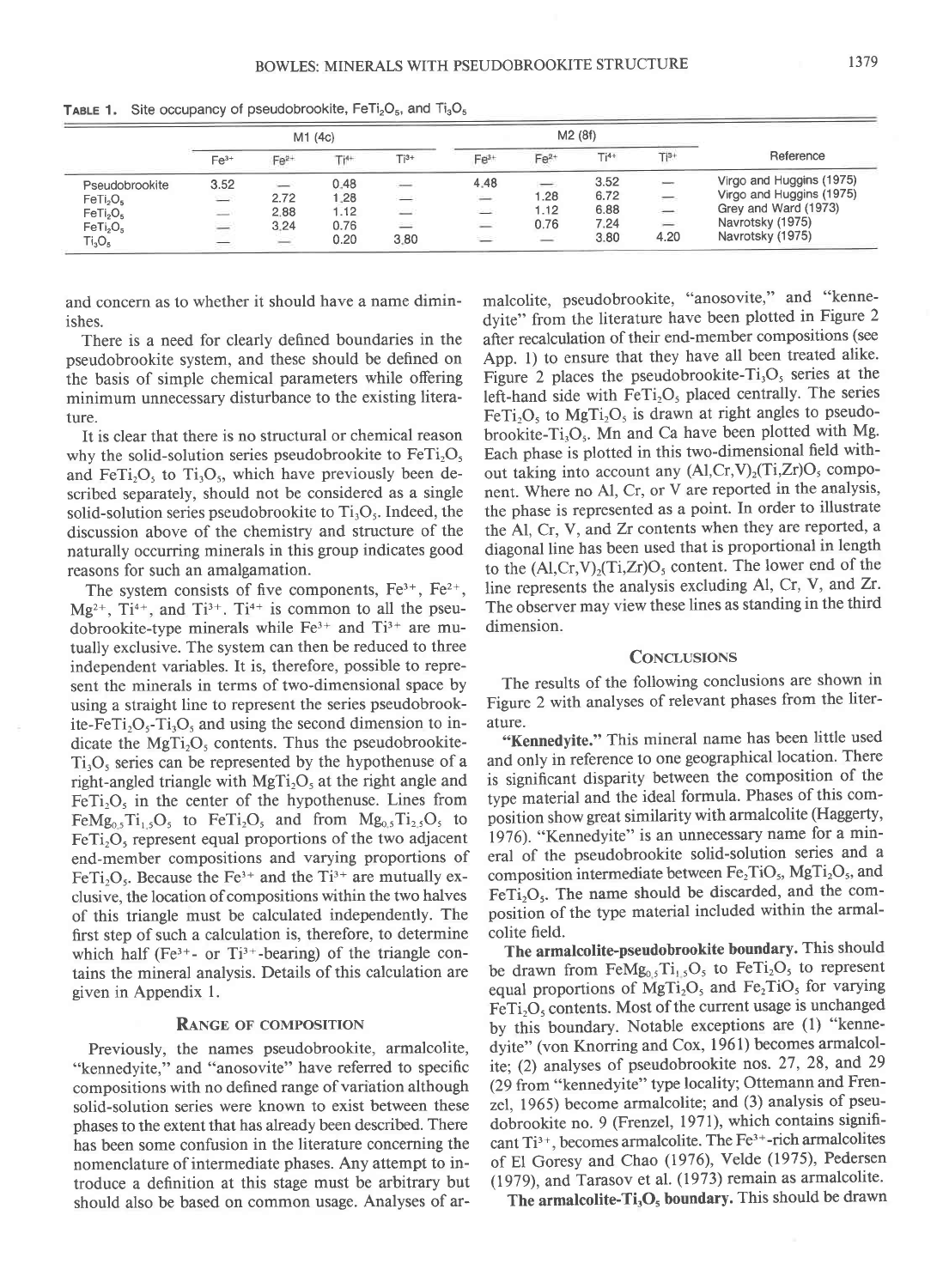$Ti<sub>3</sub>O<sub>5</sub>$ 

Fig. 2. Definition of mineral compositions for iron-titanium-magnesium oxide minerals with pseudobrookite structure. The left-hand axis shows pseudobrookite to "anosovite" as a single series and minerals containing Mg, Mn, and Ca as a  $(Mg, Mn, Ca)Ti<sub>2</sub>O<sub>5</sub>$  molecule are plotted to the right. Those minerals plotted above the  $FeTi<sub>2</sub>O<sub>5</sub>$  to  $(Mg<sub>5</sub>Mn,Ca)Ti<sub>2</sub>O<sub>5</sub>$  join contain  $Ti^{3+}$ , whereas those below that join contain Fe3+. The calculation of composition is detailed in App. 1. Minerals containing some of the  $(A1, Cr, V)<sub>2</sub>(Ti, Zr)O<sub>5</sub>$  molecule are represented by a line that is proportional in length to the amount of that molecule present. The lower end of the line represents the location of the mineral in Fe-Ti-(Mg,Mn,Ca) oxide space. The lines are true length, not projections, but give a three-dimensional impression if viewed at an angle. If the mineral contains no  $(Al, Cr, V)<sub>2</sub>(Ti, Zr)O<sub>5</sub>$ , it is represented by a point. Boundaries have been added as described in the text. Within the armalcolite field, further informal divisions have been added; these are lunar Cr-Zr-Ca armalcolite and lunar Zr-armalcolite following Haggerty (1973b) whereas remaining armalcolite is here divided into lunar armalcolite and terrestrial and meteoritic armalcolite. The sources of the data are detailed below, and analyses renamed here or close to mineral boundaries are indicated by numbering in the diagram.

Pseudobrookite field. Ottemann and Frenzel (1965): analyses l-26 (nos. 15, 22, and 23 in Fig. 2). Frenzel (1971): analyses 1, 5, and 8 (repeat of above analyses  $24$ ,  $25$ , and  $26$ ). Lufkin (1976): mean of five similar analyses. Smith (l 965): samples 92420, 92424, 92425, 92427, 92431.

Armalcolite field-Lunar Cr-Zr-Ca armalcolite. Brown et al. (1972) described as "mineral X." Brown et al. (1973): mean of four similar analyses. Haggerty (1973b): analyses 1, 2, 3, 8, 9. Steele and Smith (1972): analyses 5-7. Steele (1974): analyses 25a, 25b, 25c. Levy et al. (1972): "pseudoarmalcolite" - considered by the authors to be a different phase. Lapin et al. (1956): sample 3349 originally described as anosovite, indicated by 3 in Fig. 2.

Armalcolite field-Lunar arrnalcolite. Anderson et al. (1970): analyses  $1a_1$ ,  $1a_2$ ,  $1b_1$ ,  $1b_2$ , 2,



3a, 3b, 4, 5, 6. Akimoto et al. (1970): 1150 and 1175 °C experimental melting of lunar rock. Agrell et al. (1970): no analysis number. Haggerty (1973a): "ortho-" and "para-" armalcolite. Haggerty (1973b): analyses l, 2, 3, 4. Tarasov et al. (1973): analyses 876-4, 876-5. El Goresy et al. (1974): analyses l-8. Papike et al. (1974): analyses 1-7. Smyth (1974): O and P. Williams and Taylor (1974): O and P. Wechsler et al. (1976) and Stanin and Taylor (1980): analyses A, B, C, D.

Armalcolite field-Zr-armalcolite. Steele (1974): analyses 3, 7, 11a, 11b, 12, 16a, 16b. Haggerty (1973b): analyses 1, 2, 3, 4.

Armalcolite field-Terrestrial and meteoritic armalcolite. von Knorring and Cox (1961): specimen F7168/C888, originally "kennedyite" (indicated by K in Fig. 2). El Goresy and Chao (1976): analyses I, 3, 5, 7,8, 9. Velde (1975) and Haggerty (1975): no analyses numbers. Haggerty (1978): l, 3, high-Ca unknown mineral 10. Haggerty (1983): 104-6, 104-7, ll3-10. Tsymbal et al. (1980): 1-3. Pedersen (1979): l-8. Akimoto et al. (1970): synthesized from lunar rock at 1200'C and 1 atm. Ottemann and Frenzel (1965): analyses2T-29 (originally pseudobrookite; shown by corresponding numbers in Fig. 2). Smith (l 965): sample 75385 (originally pseudobrookite; shown as 7 in Fig. 2; see App. Table 1). Frenzel (1971): analysis 9 (originally pseudobrookite; shown as 9 in Fig. 2). Belyankin and Lapin (1951): sample 2289 oiginally "anosovite" (shown as 2 in Fig. 2). Haggerty (1978): high-Ca unknown mineral l.

 $Ti<sub>3</sub>O<sub>5</sub>$  ("anosovite") field. Lapin et al. (1956): samples 3319, 3341, 3353. Belyankin and Lapin (1951): sample 2406. Rudneva and Malyshevsa (1957): samples 170, 172, 228.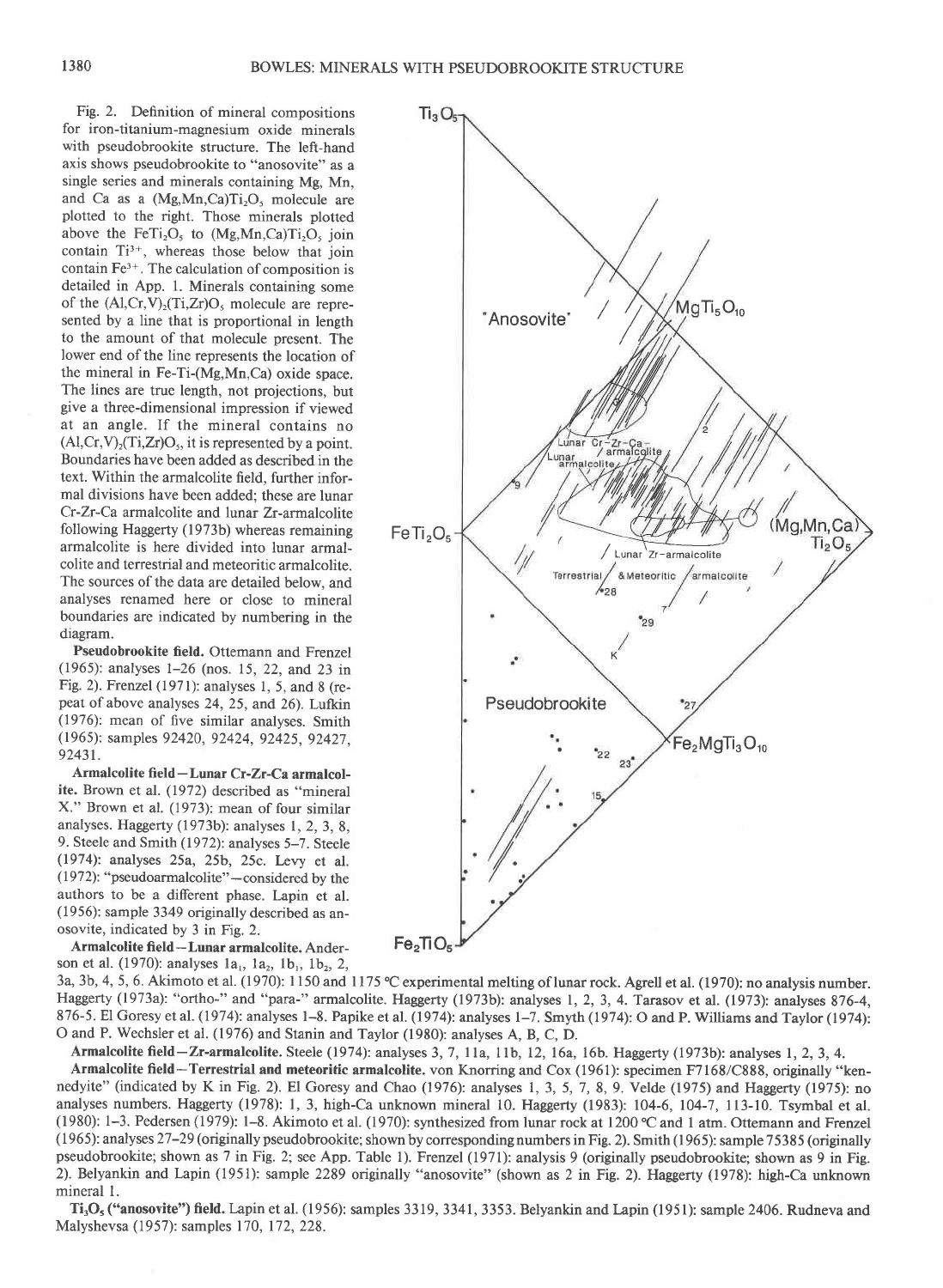from  $Mg_{0.5}Ti_{2.5}O_5$  to FeTi<sub>2</sub>O<sub>5</sub> and represents equal proportions of  $MgTi<sub>2</sub>O<sub>5</sub>$  and  $Ti<sub>3</sub>O<sub>5</sub>$ . The majority of the mineral descriptions in the literature are unchanged by the choice of this boundary except the analyses of "anosovite" no. 2289 (Belyankin and Lapin, l95l) and "anosovite" no. 3349 (Lapin et al. 1956) plot well within the armalcolite field and should be known as armalcolite.

Definition of pseudobrookite. The boundaries defined above permit pseudobrookite to be defined to have the ideal end-member formula  $Fe<sub>2</sub>TiO<sub>5</sub>$  and a compositional range limited by FeTi<sub>2</sub>O<sub>5</sub>, FeMg<sub>0.5</sub>Ti<sub>1.5</sub>O<sub>5</sub>, and compositions between these limits. Pseudobrookite is orthorhombic and in space group *Bbmn*. It has unit-cell parameters approximating  $a = 9.767$ ,  $b = 9.947$ , and  $c = 3.717$  Å.

Definition of armalcolite. Similarly, armalcolite can now be defined to have the ideal formula  $Fe<sub>0.5</sub>Mg<sub>0.5</sub>Ti<sub>2</sub>O<sub>5</sub>$  and a compositional range limited by  $MgTi<sub>2</sub>O<sub>5</sub>$ , Fe- $Mg_{0.5}Ti_{1.5}O_5$ , FeTi<sub>2</sub>O<sub>5</sub>, Mg<sub>0.5</sub>Ti<sub>2.5</sub>O<sub>5</sub>, and compositions between these limits. Armalcolite is orthorhombic and in space group *Bbmn*. It has unit-cell parameters approximating  $a = 9.743$ ,  $b = 10.024$ , and  $c = 3.738$  Å.

### **ACKNOWLEDGMENTS**

I am indebted to the national representatives of the IMA Commission on New Minerals and Mineral Names who have taken time to consider and approve these proposals. Comments from E. H. Nickel and D. H. Lindsley have significantly improved the manuscript. The figures were drawn by A. Lloyd

#### **REFERENCES CITED**

- Agrell, S.O., and long, J.V.P. (1960) The application of the scanning X-ray microanalyser to mineralogy. In A. Engström, V. Cosslett, and H. Pattee, Eds., X-ray microscopy and microanalysis, p. 391-400. Elsevier, Amsterdam.
- Agrell, S.O., Scoon, J.H., Muir, I.D., Long, J.V.P., McConnell, J.D.C., and Peckett, A. (1970) Observations on the chemistry, mineralogy and petrology of some Apollo 11 lunar samples. Proceedings of the Apollo 11 Lunar Science Conference, Geochimica et Cosmochimica Acta, Supplement 1, 1, 93-128.
- Akimoto, S., Nagata, T., and Katsura, T. (1957) The TiFe<sub>2</sub>O<sub>5</sub>-Ti<sub>2</sub>FeO<sub>5</sub> solid solution series. Nature, 179, 37-38.
- Akimoto, S., Nishikawa, M., Nakamura, Y., Kushiro, I., and Katsura, T. (1970) Melting experiments of lunar crystalline rocks Proceedings of the Apollo 11 Lunar Science Conference, Geochimica et Cosmochimica Acta, Supplement l, l,129-133
- Anderson, A.T., Bunch, T.E., Cameron, E.N., Haggerty, S.E., Boyd, F.R., Finger, LW, James, O.B., Keil, K., Prinz, M., Ramdohr, P., and El. Goresy, A. (1970) Armalcolite: A new mineral from the Apollo 11 samples. Proceedings of the Apollo 11 Lunar Science Conference, Geochimica et Cosmochimica Acta, Supplement I, l, 55-63
- Belyankin, D.S., and Lapin, V.V. (1951) Mineralogy of anosovite. Doklady Akademii Science SSSR, 80, 421-424 (in Russian).
- Brown, G.M., Emeleus, C.H., Holland, J.G., Peckett, A., and Phillips, R. (1972) Mineral-chemical variation in Apollo 14 and Apollo 15 basalts and granitic fractions. Proceedings of the 3rd Lunar Science Conference, Geochimica et Cosmochimica Acta, Supplement 3, l, l4l-157
- Brown, G.M., Peckett, A., Phillips, R., and Emeleus, C.H. (1973) Mineral-chemical variations in the Apollo 16 magnesiofeldspathic Highland rocks. Proceedings of the 4th Lunar Science Conference, Geochimica et Cosmochimica Acta, Supplement 4, 1, 505-518.
- Dana, E.S. ( 1892) The system of mineralogy of James Dwight Dana I 837- 1868 Descriptive mineralogy (6th edition), p.232 Wlley, New York.
- El Goresy, A., and Chao, E.C.T. (1976) Identification and significance of armalcolite in the Reis glass. Earth and Planetary Science Letters, 30, 200-208
- El Goresy, A., Ramdohr, P., Medenbach, O., and Bernhardt, H.-J. (1974) Taurus-Littrow TiO<sub>2</sub>-rich basalts: Opaque mineralogy and geochemistry. Proceedings of the 5th Lunar Science Conference, Geochimica et Cosmochimica Acta, Supplement 5, 1, 627-652.
- Fleischer, M. (1970) New mineral names. American Mineralogist, 55, 2136.
- -(1974) New mineral names. American Mineralogist, 59, 632.
- Frenzel, G. (1971) Die Mineralparagense der Albersweiler Lamprophyre (Südpfalz). Neues Jahrbuch für Mineralogie Abhandlungen, 115, 164l9l (in German).
- Gorter, E.W. (1957) Chemistry and magnetic properties of some ferrimagnetic oxides like those occurring in nature. Advances in Physics (Quarterly Supplement Philosophical Magazine), 6, 336-361.
- Grey, I.E, and Ward I. (1973) An X-ray and M6ssbauer study of the FeTi<sub>2</sub>O<sub>5</sub>-Ti<sub>3</sub>O<sub>5</sub> system. Journal of Solid State Chemistry, 7, 300-307.
- Groth, P. (18?9) Correspondenzen, Notizen und Ausziige. Zeitschrift fiir Krystallographie und Mineralogie, Leipzig, 3, 299-336 (particularly p. 306: in German)
- Haggerty, S.E. (1973a) Ortho- and para-armalcolite samples in Apollo 17. Nature, Physical Sciences, 242, 123-125.
- ( I 973b) Armalcolite and genetically associated opaque minerals in the lunar samples. Proceedings of the 4th Lunar Science Conference, Geochimica et Cosmochimica Acta, Supplement 4, 1, 777-797.
- (1975) The chemistry and genesis of opaque minerals in kimberlites, Physics and Chemistry of the Earth, 9, 295–307.
- -(1976) Kennedyite; a comparison with lunar and terrestrial armalcolites. Geological Society of America Abstracts with Programs, 8, 898-899.
- -(1978) The Allende meterorite; solid solution characteristics and the significance of a new titanate mineral series in association with armalcolite. Proceedings of the 9th Lunar and Planetary Science Conference, Geochimica et Cosmochimica Acta, Supplement 9, 1, 1331-1344.
- (1983) The mineral chemistry of new titanates from the Jagersfontein kimberlite, South Africa: Implications for metasomatism in the upper mantle. Geochimica et Cosmochimica Acta, 47 , 1833-1854.
- Haggerty, S.E., and Lindsley, D.H. (1970) Stability of the pseudobrookite (Fe<sub>2</sub>TiO<sub>5</sub>)-ferropseudobrookite (FeTi<sub>2</sub>O<sub>5</sub>) series. Carnegie Institution of Washington Year Book 68,247-249
- Ito, J. (1971) Synthesis of scandium pseudobrookite,  $Sc<sub>2</sub>TiO<sub>5</sub>$ . American Mineralogist, 56, I105-l 108.
- Kesson, S.E., and Lindsley, D.H. (1975) The effects of Al<sup>3+</sup>, Cr<sup>3+</sup>, and Ti3+ on the stability of armalcolite. Proceedings of the 6th Lunar Science Conference, Geochimica et Cosmochimica Acta, Supplement 6, l, 91 l-920
- Koch, A. (1878) Neue Minerale aus dem Andesit des Aranyer Berges in Siebenbürgen. Mineralogische und Petrographische Mitteilungen, Wein, 1, 331-361 (especially p. 344-350; see also notices, p. 77-79; in German)
- Lapin, V.V., Kurtzeva, N.N., and Ostrogorskaya, O.P. (1956) The composition of anosovite and of the titanium sesquioxide in titanium-rich slags. Doklady Akademii Nauk SSSR, 109, 824-827 (in Russian).
- Levy, C., Christophe-Michel-Levy, M., Picot, P., and Caye, R. (1972) A new titanium and zirconium oxide from the Apollo 14 samples. Proceedings of the 3rd Lunar Science Conference, Geochimica et Cosmochimica Acta, Supplement 3, 1, 1115-1120.
- Lindsley, D.H. (1976) Experimental studies of oxide minerals. In D. Rumble III, Ed., Oxide minerals. Mineralogical Society of America Reviews in Mineralogy, 3, L-61-L-88.
- Lindsley, D.H., Kesson, S.E., Hartzman, M.J., and Cushman, M.K. (1974) The stabilty of armalcolite: Experimental studies in the system MgO-Fe-Ti-O. Proceedings of the 5th Lunar Science Conference, Geochimica et Cosmochimica Acta, Supplement 5, l, 521-534
- Lufkin, J.L (1976) Oxide minerals in miarolitic rhyolite, Black Range, New Mexico. American Mineralogist, 61, 425-430.
- Moore, C.H , Jr, and Sigurdson, H. (1949) Petrology of high titanium slags. Transactions of the American Institution of Mining and Metallurgical Engineers, 185, 914-919.
- Navrotsky, A. (1975) Thermodynamics of formation of some compounds with the pseudobrookite structure and of the  $FeTi<sub>2</sub>O<sub>5</sub>-Ti<sub>3</sub>O<sub>5</sub>$  solid solution series. American Mineralogist, 60, 249-256
- Ottemann, J.. and Frenzel, G. (1965) Der Chemismus der Pseudobrookite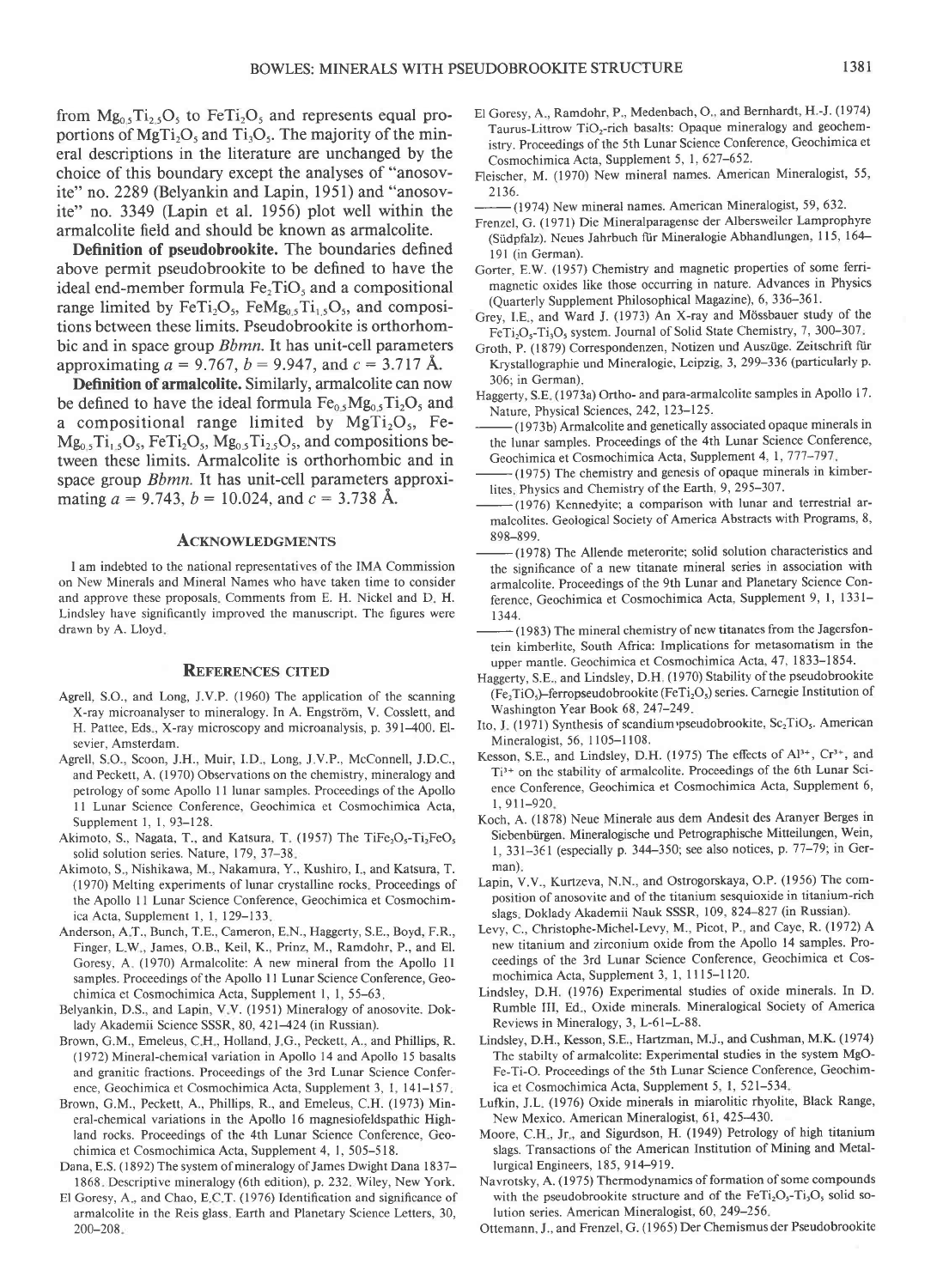von Vulkaniten Schweizerische Mineralogische und Petrographische Mitteilungen, 45, 819-836 (in German).

- Papike, J.J, Bence, A.E., and Lindsley, D.H. (1974) Mare basalts from the Taurus-Littrow region of the moon. Proceedings of the 5th Lunar Science Conference, Geochimica et Cosmoschimica Acta, Supplement 5. t, 47 l-504.
- Pauling, L. (1930) The crystal structure of pseudobrookite. Zeitschrift für Kristallographie, 73, 97-112.
- Pedersen, A.K. (1979) A shale buchite xenolith with Al-armalcolite and native iron in a lava from Asuk. Disko. central West Greenland. Contributions to Mineralogy and Petrology, 69,83-94
- Rudneva, A.V , and Malysheva, T.Ya (1957) On the composition of minerals of the anosovite group. Doklady Akademii Nauk SSSR, 115, 787-790 (in Russian).
- Rusakov, A.A., and Zhdanov, G.S. (l951) Crystal structure and chemical formula of titanium oxide  $Ti<sub>3</sub>O<sub>5</sub>$  (anosovite). Doklady Akademii Nauk SSSR,77, 4ll-414 (in Russian).
- Sigurdson, H., and Cole, S.S. (1949) Melting points in the system TiO<sub>2</sub>-CaO-MgO-Al<sub>2</sub>O<sub>3</sub>. Transactions of the American Institution of Mining and Metallurgical Engineers, 185, 905-908
- Smith, D.G.W. (1965) The chemistry and mineralogy of some emery-like rocks from Sithean Sluaigh, Strachur, Argyllshire American Mineralogist,50, 1982-2022.
- Smyth, J.R. (1974) The crystal chemistry of armalcolites from Apollo 17. Earth and Planetary Science Letters, 24, 262-270.
- Stanin, F.T, and Taylor, L.A. (1980) Armalcolite; an oxygen fugacity indicator. Proceedings of the I lth Lunar and Planetary Science Conference, Geochimica et Cosmochimica Acta, Supplement ll, l, l17- 124
- Steele, I.M. (1974) Ilmenite and armalcolite in Apollo l7 breccias. American Mineralogist, 59, 681-689
- Steele, I.M., and Smith, J.V. (1972) Occurrence of diopside and Cr-Zrarmalcolite on the moon. Nature, Physical Sciences, 237, 105-106.
- Supe, P.T., and Rao, K.R (1974) Phase studies in the system  $Fe<sub>2</sub>Ti<sub>x</sub>Zr<sub>(1-x)</sub>O<sub>5</sub>$ . Current Science, 43, 377-378.
- Tarasov, L.S., Nasarov, M.A., Shevaleevsky, I.D., Makarov, E.S., and Ivanov, V.I. (1973) Mineralogy of anorthositic rocks from the region of the crater Apollonius C (Luna-20). Proceedings of the 4th Lunar Science Conference,Geochemica et Cosmochimica Acta, Supplement 4, t, 333-349.
- Thompson, J.B., Jr. (1982) Composition space: An algebraic and geometric approach. In J.M. Ferry, Ed., Characterization of metamorphism through mineral equilibria Mineralogical Society of America Reviews in Mineralogy, 10, l-31
- Tsymbal, S.N., Tatarintsev, V.I., Legkova, G.V., and Yegorova, L.N. (1980) Armalcolite; first find in the USSR. Mineralogiya Zhumal,2, 87-94 (in Russian with English summary).
- Velde, D. (1975) Armalcolite-Ti-phlogopite-diopside-analcite-bearing lamproites from Smoky Butte, Garfield County, Montana. American Mineralogist 60, 566-573.
- Virgo, D., and Huggins, F.E. (1975) Cation distributions in some compounds with the pseudobrookite structure. Camegie Institution of Washington Year Book 74, 585-590
- von Knorring, O., and Cox, K.G. (1961) Kennedyite, a new mineral of the pseudobrookite series. Mineralogical Magazine, 32, 676-682.
- Wechsler, B.A. (1977) Cation distribution and high-temperature crystal chemistry of armalcolite. American Mineralogist, 62, 913-920.
- Wechsler, BA., Prewitt, CT., and Papike, J.J. (1976) Chemistry and structure of lunar and synthetic armalcolite. Earth and Planetary Science Letters. 29. 9l-103.
- Williams, K.L., and Taylor, L.A (1974) Optical properties and chemical composition of Apollo 17 armalcolites. Geology, 2, 5-8.
- Yamaguchi, G. (1944) Studies on tieilite Al<sub>2</sub>O<sub>3</sub>. TiO<sub>2</sub>. Journal of the Japanese Ceramic Association, 52, 6-7.
- Zhdanov, G.S., and Rusakov, A.A. (1952) On the isomorphous series of double oxides A<sub>2</sub>BO<sub>3</sub> with the structure type of anosovite. Doklady Akademii Nauk, SSSR, 82,901-904 (in Russian).

MANUSUCRIPT RECEIVED SEPTEMBER 10, 1987 MANUSCRIPT ACCEPTED JUNE 23, 1988

# Appendix 1. Method of calculation of mineral COMPOSITION FROM MICROPROBE ANALYSES

This description and the accompanying example take a microprobe analysis as the starting point. Thus, only total Fe and total Ti are known; the Fe<sup>3+</sup>/Fe<sup>2+</sup> and  $Ti^{4+}/Ti^{3+}$  ratios are unknown. The first stage of the calculation shows how these ratios may be determined by assuming the mineral to be a stoichiometric mineral in the pseudobrookite plane. This initial procedure allows a better total to be obtained, so that one aspect of the quality of the analysis may be judged. The proportion of the appropriate molecules can then be calculated so that the analysis may be plotted in Figure 2.

All elements are expressed as molecular proportions of their standard oxides. MgO, MnO, and CaO are combined to form MO, and  $\text{Al}_2\text{O}_3$ ,  $\text{Cr}_2\text{O}_3$ , and  $\text{V}_2\text{O}_3$  are put together to form  $\text{R}_2\text{O}_3$ . Determine x, where  $x = (MO + R_2O_3 + FeO)/(TiO_2 + MO +$  $R_2O_3$  + FeO); if  $0 < x < 0.33$ , then the phase plots in the upper half of the triangle. For  $0.33 < x < 0.67$ , the phase plots in the lower half of the triangle. TiO<sub>2</sub> is used to form  $MO$  2TiO<sub>2</sub> and R<sub>2</sub>O<sub>3</sub>. TiO<sub>2</sub>. If  $0 < x < 0.33$ , the Fe is taken as Fe<sup>2+</sup>, and formation of FeO  $2TiO<sub>2</sub>$  leaves  $TiO<sub>2</sub>$  in excess, which is recalculated as  $Ti_3O_5$  (i.e.,  $Ti_2O_3$   $Ti_3O_2$ ). If 0.33 < x < 0.67, then the Ti is left to form  $TiO<sub>2</sub>$ , and the Fe is distributed between Fe<sup>2+</sup> and  $Fe<sup>3+</sup>$  to obtain stoichiometric FeO $\cdot$ 2TiO<sub>2</sub> and Fe<sub>2</sub>O<sub>3</sub> $\cdot$ TiO<sub>2</sub>. This procedure is similar to that used by Pedersen (1979) and Kesson and Lindsley (1975) and is satisfactory for most analyses. The  $Fe<sup>3+</sup>/Fe<sup>2+</sup>$  or Ti<sup>4+</sup>/Ti<sup>3+</sup> distribution determined in this way can be calculated back to the initial anlaysis to find the wt% FeO and  $Fe<sub>2</sub>O<sub>3</sub>$  (or TiO<sub>2</sub> and Ti<sub>2</sub>O<sub>3</sub>). The total can then be modified and compared with 100% at this stage to check the quality of the analysis. Occasionally there is insufficient  $TiO<sub>2</sub>$  even when all the Fe is taken as Fe3+. In such cases, MnO can be taken as  $MnO<sub>2</sub>$  and added to TiO<sub>2</sub>, which helps but is not always completely sufficient to overcome the Ti deficiency in some analyses. It is noticed here that these results lie along the  $Fe<sub>2</sub>TiO<sub>5</sub>$ -Mg- $Ti<sub>2</sub>O<sub>5</sub>$  join. The analyses where  $ZrO<sub>2</sub>$  is large are also those where  $Ti<sub>2</sub>O<sub>3</sub>$  is greatest. It is assumed here that  $Ti<sub>2</sub>O<sub>3</sub>$   $ZrO<sub>2</sub>$  is formed in these cases. This calculation is illustrated in Appendix Table 1, which takes an analysis from the literature with no preconceived idea as to the  $Fe^{3+}/Fe^{2+}$  and  $Ti^{4+}/Ti^{3+}$  distribution. The same calculation is repeated in Appendix Table 2 to illustrate the procedure when the  $Fe^{3+}/Fe^{2+}$  and  $Ti^{4+}/Ti^{3+}$  ratios have been given by the analytical technique.

#### Plotting the results in Figure 2

The components FeO $\cdot$ 2TiO<sub>2</sub>, (Mg,Ca,Mn)O $\cdot$ 2TiO<sub>2</sub>, and Fe<sub>2</sub>O<sub>3</sub>.  $TiO<sub>2</sub>$  or  $Ti<sub>2</sub>O<sub>3</sub>$  TiO<sub>2</sub> are plotted in the triangle of Figure 2. Readers are familiar with plotting three variables on an equilateral triangle. The principle is the same for the right-angled triangle of Figure 2, and points can be plotted using ordinary squared graph paper. The  $MO 2TiO<sub>2</sub>$  percentage is the percentage of the distance from  $FeTi<sub>2</sub>O<sub>5</sub>$  to (Mg, Mn, Ca) $Ti<sub>2</sub>O<sub>5</sub>$  along that axis, and the  $Fe<sub>2</sub>TiO<sub>5</sub>$  percentage is the percentage of the distance from  $FeTi.O$ , to  $Fe<sub>2</sub>TiO$ . These two distances define a unique point in the lower half of the diagram; the same relation holds for the Ti.O, percentage in the upper half of the diagram. The third quantity, the  $FeTi, O$ , percentage, could be plotted using contours parallel to the  $(Mg, Mn, Ca)Ti, O<sub>5</sub>$  to  $Fe<sub>2</sub>TiO<sub>5</sub>$  join but in the absence of suitable paper, this confimation of the position of the point can be omitted. The diagonal line to represent the  $(Al,Cr,V)$ <sub>2</sub> $(Ti,Zr)O<sub>s</sub>$  proportion is drawn on Figure 2 with a length determined by the appropriate percentage  $(10.96\%$  in example l) and using the same scale as for the other values plotted. This aspect of the diagram is considered to be illustrative rather than quantitative.